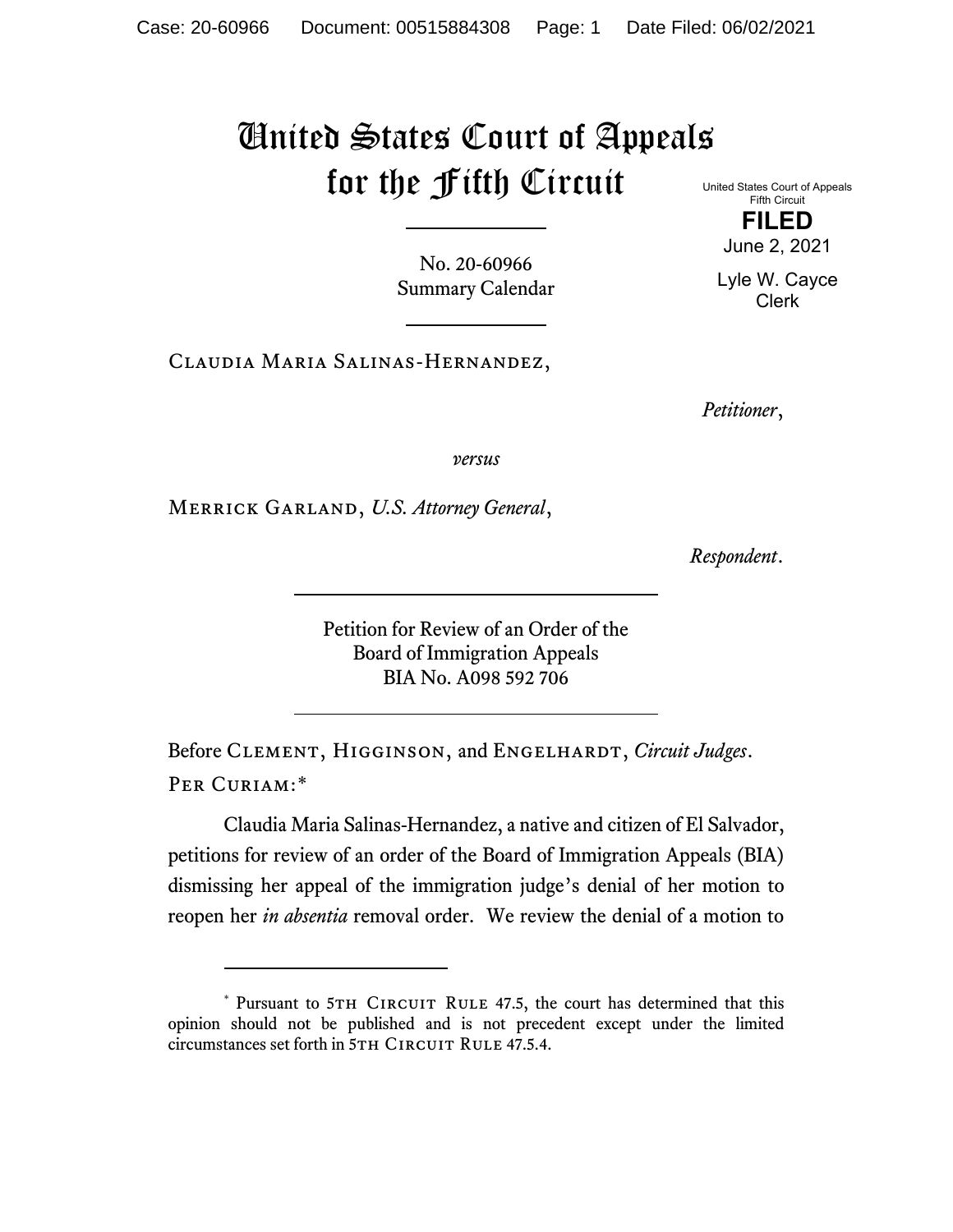#### No. 20-60966

reopen removal proceedings "under a highly deferential abuse-of-discretion standard." *Lugo-Resendez v. Lynch*, 831 F.3d 337, 340 (5th Cir. 2016) (internal quotation marks and citation omitted).

Seemingly challenging the agency's failure to grant relief on her claims that she received ineffective assistance from her abusive former boyfriend and from unnamed lawyers that she consulted with, but admittedly did not retain, Salinas-Hernandez asserts that, to the extent they are applicable to her, she complied with the requirements of *Matter of Lozada*, 19 I. & N. Dec. 637 (BIA 1988). This issue is unexhausted, as she did not raise it before the BIA, which did not address the *Lozada* requirements in its order. *See Omari v. Holder*, 562 F.3d 314, 318 (5th Cir. 2009); *Roy v. Ashcroft*, 389 F.3d 132, 137 (5th Cir. 2004). Because the BIA did not address *Lozada*, Salinas-Hernandez's contention that the BIA too rigidly interpreted the *Lozada* requirements raises an irrelevant issue that need not be considered. *See Bianchini v. Humble Pipe Line Co*., 480 F.2d 251, 255 (5th Cir. 1973). Alternatively, if the BIA's decision is read as implicitly dealing with the *Lozada* requirements, Salinas-Hernandez's argument that the BIA erred lacks merit. *See Hernandez-Ortez v. Holder*, 741 F.3d 644, 647 (5th Cir. 2014).

Further, to the extent she argues that the BIA erred by rejecting her ineffective assistance claims because she was unable to recall information about her consultation with attorneys, Salinas-Hernandez misreads the BIA's order. Read in context, the BIA's comment was made in connection with its determination that Salinas-Hernandez had not established the necessary diligence to warrant equitable tolling.

Salinas-Hernandez does not challenge the BIA's determination that she did not provide an address to enable service of the notice of her removal hearing. *See* 8 U.S.C. § 1229(a)(1)(F)(i). Because she did not provide an address, the immigration court was not required to provide written notice of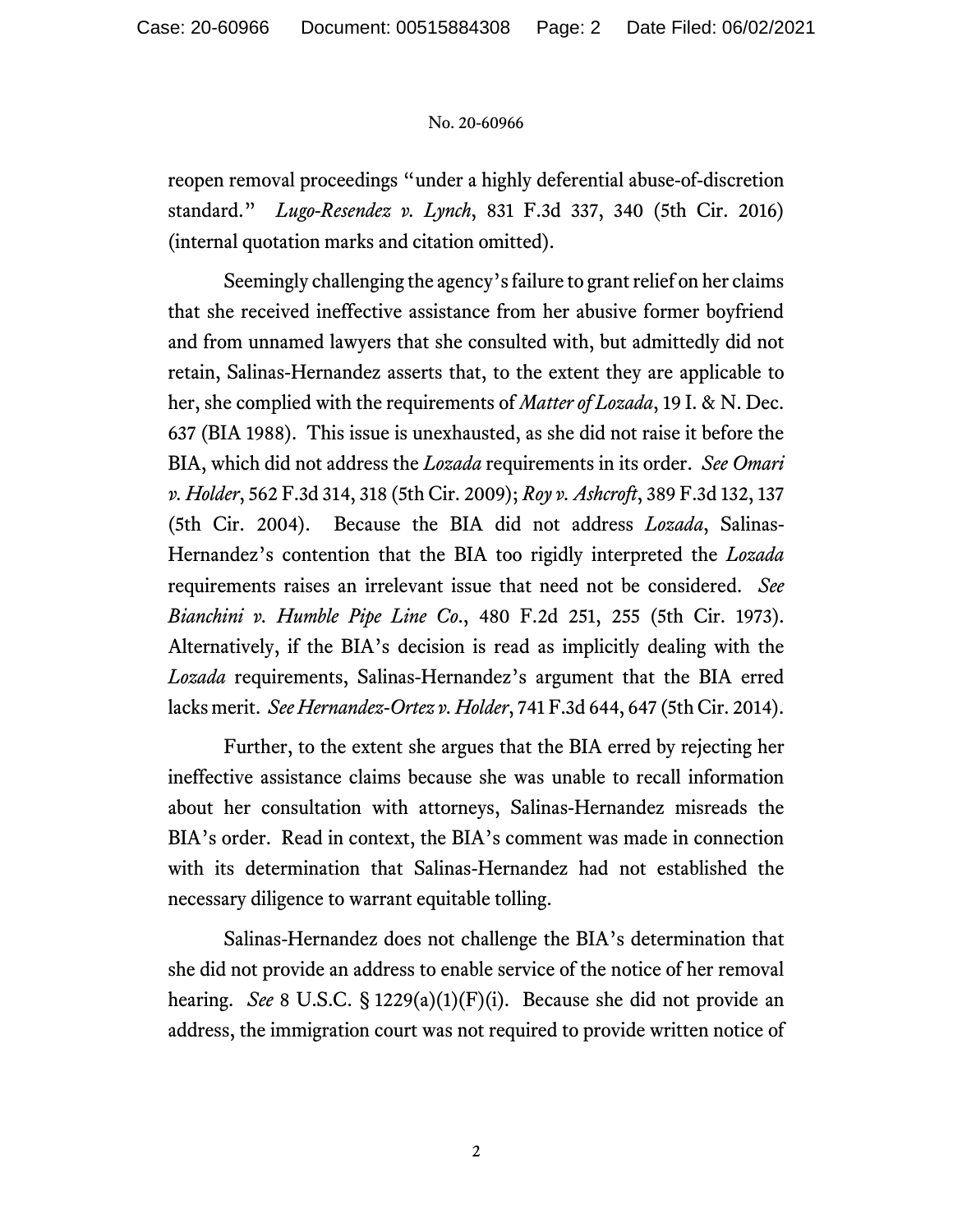#### No. 20-60966

the removal hearing. *See* 8 U.S.C. § 1229a(b)(5)(B). Accordingly, Salinas-Hernandez fails to show that she did not receive notice of the removal hearing within the meaning of § 1229a(b)(5)(C)(ii). *See Gomez-Palacios v. Holder*, 560 F.3d 354, 360-61 (5th Cir. 2009).

Given the above, to the extent that Salinas-Hernandez asserts that she established exceptional circumstances, her contention is unavailing because, pursuant to statute, she had only 180 days from the date of the order of removal to file a motion to reopen to rescind the *in absentia* removal based on exceptional circumstances. *See* § 1229a(b)(5)(C)(i). Her motion to reopen was filed over 13 years after the order of removal. Nonpermanent resident aliens ordered removed from the United States under federal immigration law may be eligible for discretionary relief. *See Niz-Chavez v. Garland*, 141 S. Ct. 1474 (2021). Given the lengthy and largely unexplained delay in filing the motion to reopen, Salinas-Hernandez has not shown error in the BIA's determination that equitable tolling is not warranted. *See Flores-Moreno v. Barr*, 971 F.3d 541, 543-45 (5th Cir. 2020).

The remaining argument to be considered<sup>[1](#page-2-0)</sup> concerns whether Salinas-Hernandez demonstrated a material change in country conditions in El Salvador. *See* 8 U.S.C. § 1229a(c)(7)(C)(ii). Our review of the exhibits Salinas-Hernandez submitted in connection with her motion to reopen convinces us that she has not carried her "heavy burden to show changed country conditions for purposes of reopening removal proceedings." *Nunez v. Sessions*, 882 F.3d 499, 508 (5th Cir. 2018).

<span id="page-2-0"></span><sup>&</sup>lt;sup>1</sup> Salinas-Hernandez's opening brief includes an addendum that lists four agency determinations she wishes to challenge; the one-page addendum includes no briefing. Issues not adequately argued in the body of the brief are deemed abandoned. *Yohey v. Collins*, 985 F.2d 222, 224-25 (5th Cir. 1993).